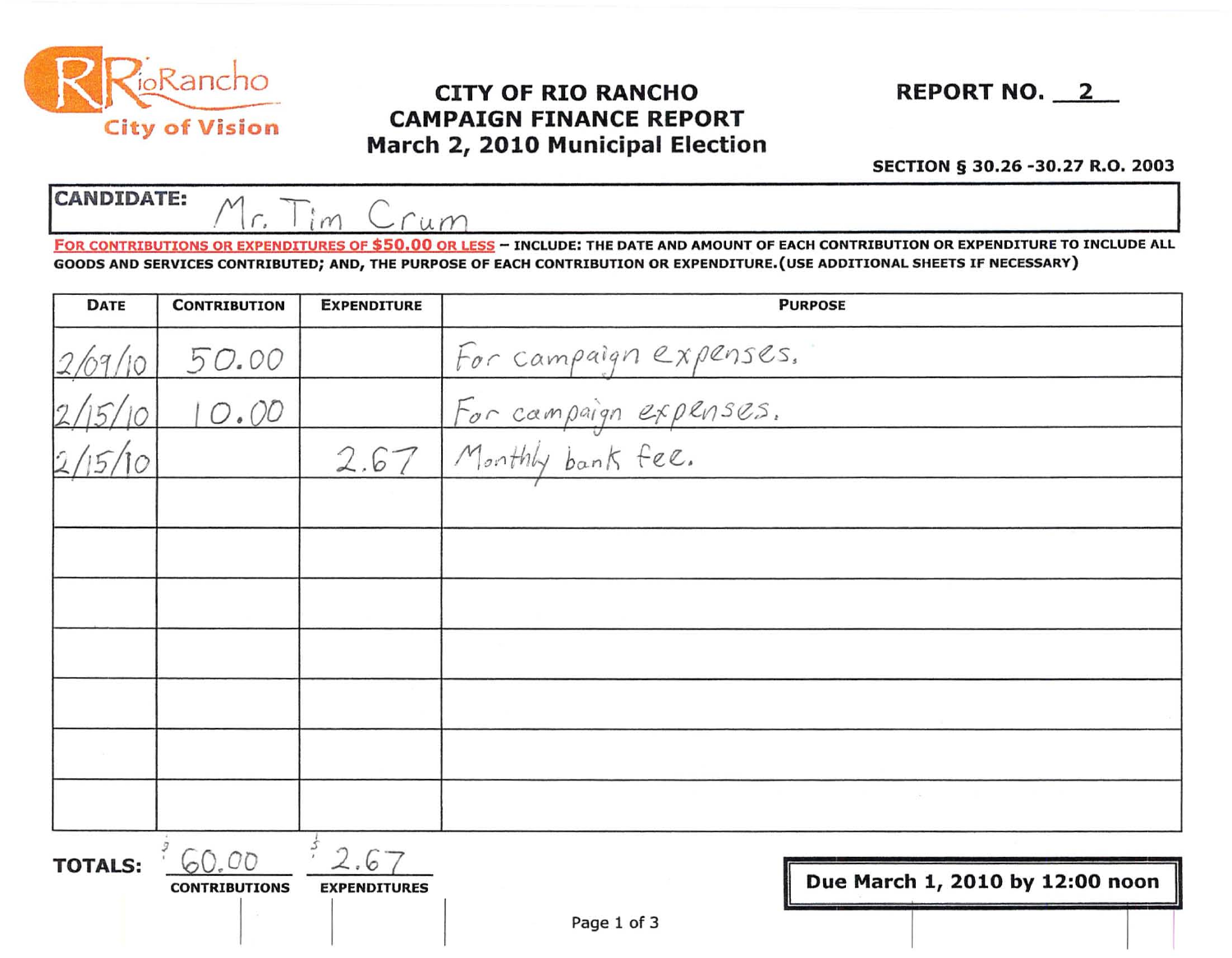

## **CITY OF RIO RANCHO CAMPAIGN REPORT** March 2, 2010 Municipal Election

**REPORT NO. 2** 

FOR CONTRIBUTIONS OR EXPENDITURES OF MORE THAN \$50.00 (CUMULATIVE) INCLUDE: THE NAME AND ADDRESS OF THE PERSON OR ENTITY FROM WHOM ANY CUMULATIVE CONTRIBUTION OR EXPENDITURE OF MORE THAN \$50.00 WAS RECEIVED OR MADE; THE DATE AND AMOUNT OF EACH CONTRIBUTION OR EXPENDITURE TO INCLUDE ALL GOODS AND SERVICES CONTRIBUTED; AND, THE PURPOSE OF EACH CONTRIBUTION OR EXPENDITURE. (USE ADDITIONAL SHEETS IF **NECESSARY**)

| <b>DATE</b> | <b>CONTRIBUTION</b> | <b>EXPENDITURE</b> | <b>NAME/ADDRESS</b> | <b>PURPOSE</b>                                                                                                                                                                                                                             |
|-------------|---------------------|--------------------|---------------------|--------------------------------------------------------------------------------------------------------------------------------------------------------------------------------------------------------------------------------------------|
|             |                     | 74.68              |                     | Jaronund Signs<br>3234 Hunters Mealows CirlE, Rio Roxholm Purchased 4 signs.<br>1436 Yucatan Dr. SE, Rio Roncho, NM For campaign expenses.<br>Rio Rouncho Observer<br>1594 Sara Rd. No. Def, Rio Roncho, NM For political ad in the Rio Ra |
|             | 250.00              |                    |                     |                                                                                                                                                                                                                                            |
|             |                     | 289.07             |                     |                                                                                                                                                                                                                                            |
|             |                     |                    |                     |                                                                                                                                                                                                                                            |
|             |                     |                    |                     |                                                                                                                                                                                                                                            |
|             |                     |                    |                     |                                                                                                                                                                                                                                            |
|             |                     |                    |                     |                                                                                                                                                                                                                                            |
|             |                     |                    |                     |                                                                                                                                                                                                                                            |
|             |                     |                    |                     |                                                                                                                                                                                                                                            |
|             |                     |                    |                     |                                                                                                                                                                                                                                            |
|             |                     |                    |                     |                                                                                                                                                                                                                                            |

**TOTAL** 

**CONTRIBUTION** 

**EXPENDITURES** 

Due March 1, 2010 by 12:00 noon